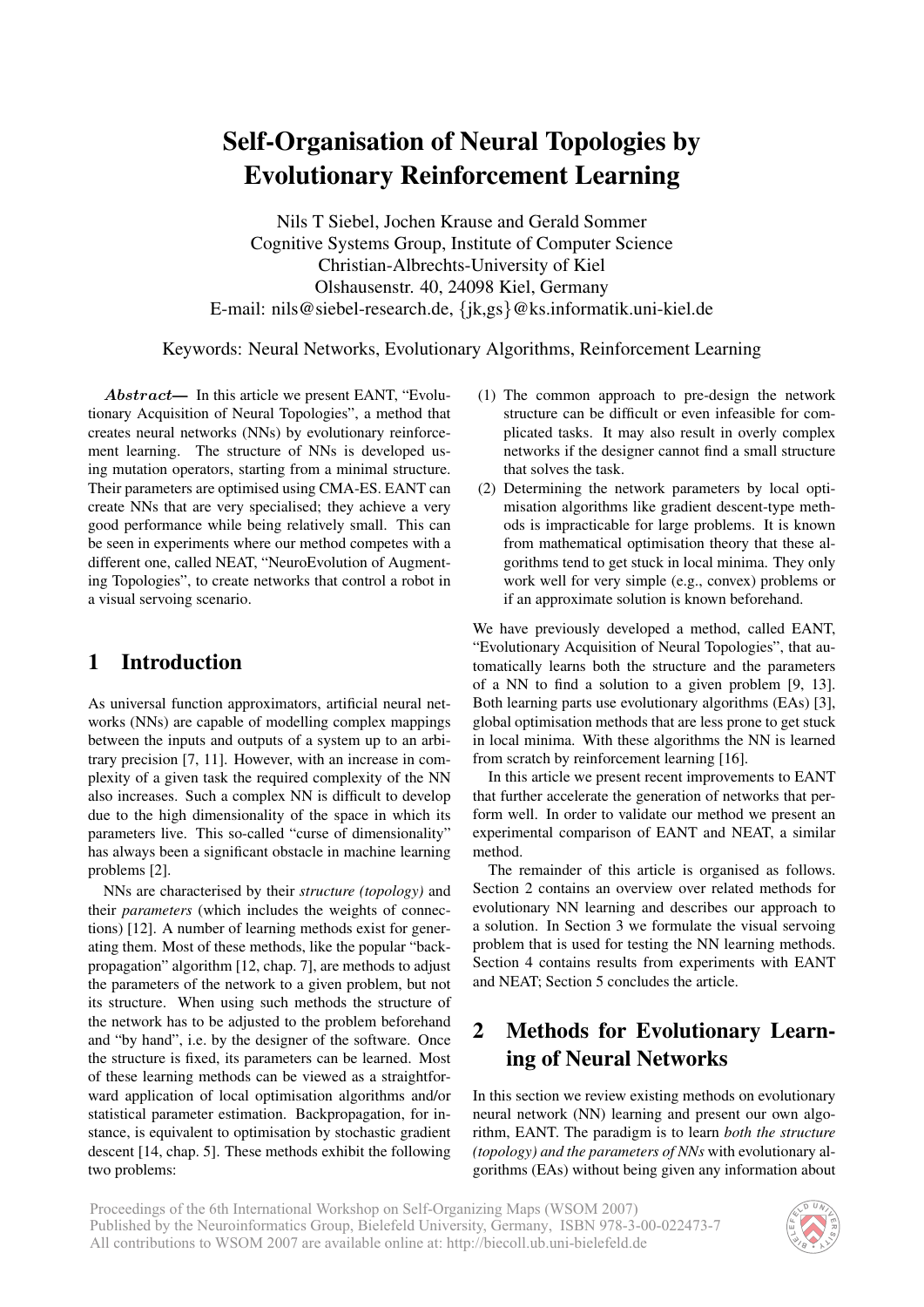the nature of the problem. The development of networks is realised through reinforcement learning [16]. This means that candidate solutions which have been generated by the EA are evaluated by testing them on the target application. A scalar value of their "fitness" is fed back to the algorithm to help it judge and determine what to do with this candidate. These learning algorithm do not depend on the availability of input-output pairs of the NN as supervised learning methods do.

#### 2.1 Overview over Existing Methods

Until recently, only small NNs have been evolved by evolutionary means [18]. According to Yao, a main reason is the difficulty of evaluating the exact fitness of a newly found structure: In order to fully evaluate a *structure* one needs to find the optimal (or, some near-optimal) *parameters* for it. However, the search for good parameters for a given structure has a high computational complexity unless the problem is very simple *(ibid.)*.

In order to avoid this problem most recent approaches evolve the structure and parameters of the NNs simultaneously. Examples include EPNet [19], GNARL [1] and NEAT [15]. EPNet uses a modified backpropagation algorithm for parameter optimisation (i.e. a local search method). The mutation operators for searching the space of neural structures are addition and deletion of neural nodes and connections (no crossover is used). A tendency to remove connections/nodes rather than to add new ones is realised in the algorithm. This is done to counteract the "bloat" phenomenon (i.e. ever growing networks with only little fitness improvement; also called "survival of the fattest" [3]). GNARL is similar in that is also uses no crossover during structural mutation. However, it uses an EA for parameter adjustments. Both parametrical and structural mutation use a "temperature" measure to determine whether large or small random modifications should be applied—a concept known from simulated annealing [10]. In order to calculate the current temperature, some knowledge about the "ideal solution" to the problem, e.g. the maximum fitness, is needed.

The author groups of both EPNet and GNARL are of the opinion that using crossover is not useful during the evolutionary development of neural networks [19, 1]. The research work underlying NEAT, on the other hand, seems to suggest otherwise. The authors have designed and used a crossover operator that allows to produce valid offspring from two given NNs by first aligning similar or equal subnetworks and then exchanging differing parts. Like GNARL, NEAT uses EAs for both parametrical and structural mutation. However, the probabilities and standard deviations used for random mutation are constant over time. NEAT also incorporates the concept of speciation, i.e. separated sub-populations that aim at cultivating and preserving diversity in the population [3, chap. 9].

 $\overline{a}$ Initialisation (minimal netv ❄ Structural Exploitation (parameter optimisation with CMA-ES) ❄ Selection (rank-based but preserving diversity) ❄ ❅❅ fitness WESS is OK? Yes  $\sqrt{2}$ ✍ ☞ **Finished** ❄No Structural Exploration (new individuals by structural mutation)  $\ddot{\phantom{a}}$ 

Figure 1: The EANT algorithm. Please note that CMA-ES has its own loop which creates a nested loop within EANT.

#### 2.2 Developing Neural Networks with EANT

EANT ("Evolutionary Acquisition of Neural Topologies") is an evolutionary reinforcement learning system that realises NN learning with EAs both for the structural and the parametrical part [9]. EANT features a compact genetic encoding that uses a linear genome to represent a NN together with its parameters. The linear genome encodes the topology of the NN implicitly by the order of its elements (genes). The following gene types exist: neurons, inputs to the network, bias neurons, forward connections and recurrent connections. Linear genomes can be evaluated, without decoding, similar to the way mathematical expressions in postfix notation are evaluated. For example, a neuron gene is followed by its input genes. In order to evaluate it, one can traverse the linear genome from back to front, pushing inputs onto a stack. When encountering a neuron gene one pops as many genes from the stack as there are inputs to the neuron, using their values as input values. The resulting evaluated neuron is again pushed onto the stack, enabling this subnetwork to be used as an input to other neurons. Connection genes make it possible for neuron outputs to be used as input to more than one neuron. Together with the bias neurons that are implemented as having a constant value of 1.0, the linear genome can encode any NN in a very compact format. The length of the linear genome is equal to the number of synaptic network weights.

Figure 1 shows how EANT works. The different steps of the algorithm are explained in detail below.

Initialisation: EANT usually starts with minimal initial structures. A "minimal" network has no hidden layers or recurrent connections, only 1 neuron per output. Each neuron is connected to approx. 50 % of inputs; the exact percentage and selection of inputs are random. EANT gradually develops these simple initial network structures further using the structural and parametrical EAs discussed below. On a larger scale new neural structures are added

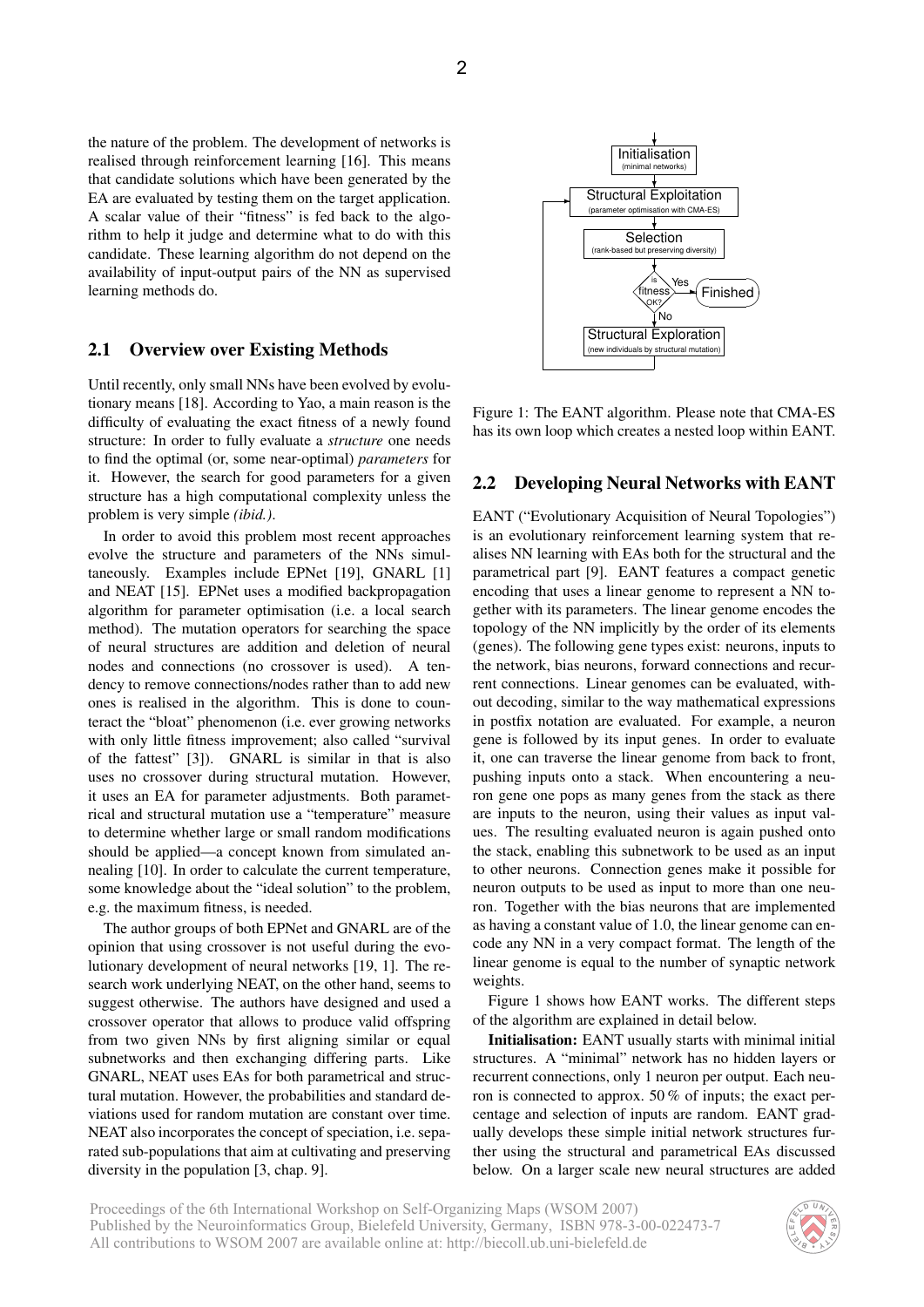to a current generation of networks. We call this "structural exploration". On a smaller scale the current individuals (structures) are optimised by changing their parameters: "structural exploitation".

Structural Exploitation: At this stage the structures in the current EANT population are exploited by optimising their parameters. Parametrical mutation in a previous version of EANT was implemented using evolution strategies (ES) [3]. This means that the strategy parameters in the EA, e.g. the standard deviation for random mutation, were themselves adapted by an EA. This has the advantage that the system needs even less knowledge of the problem than with a different EA, like evolutionary programming. However, using ES for parametrical mutation has the following disadvantages:

- (1) After a strategy parameter has been adapted it takes many applications of the mutation operator on the corresponding network parameter until the new value of the strategy parameter can be judged. Even then it is unclear when looking at the change in fitness value whether the network performs better/worse because of this adapted strategy parameter or because of other changes that happened during those many generations.
- (2) The number of strategy parameters adds to the number of total parameters in the system, increasing even further the dimensionality of the space in which ideal parameters are searched.

Disadvantage 1 can be ignored in settings where a very large population size is used. However, it does matter in the context of NN development where large population sizes are prohibitive unless the problem is very simple.

For these reasons newer versions of EANT use CMA-ES ("Covariance Matrix Adaptation Evolution Strategy") [6] in their parameter optimisation. CMA-ES is a variant of ES that avoids random adaptation of the strategy parameters. Instead, the search area that is spanned by the mutation strategy parameters, expressed here by a covariance matrix, is adapted at each step depending on the parameter and fitness values of current population members. CMA-ES uses sophisticated methods to avoid things like premature convergence and is known for fast convergence to good solutions even with multi-modal and non-separable functions in high-dimensional spaces *(ibid.)*.

When the parameter optimisation with CMA-ES starts it is given for each variable an initial standard deviation used in its sampling of values in the search space. These standard deviations will be used as a starting point only and are adapted over time. These values are set by EANT depending on the current age of the corresponding gene. Parameters for newer structural elements are given a wider search area than older ones. This feature is based on the observation that over time parameters for existing structures tend to become more or less constant as they have been optimised several times. Structural changes a other places may also influence the optimal parameter values for the older structural elements, but usually at a relatively small scale. This is related to the "Cascade-Correlation Learning" paradigm presented by Fahlman and Lebiere [4].

Selection: The selection operator determines which population members are carried on from one generation to the next. Our selection in the outer, structural exploration loop is rank-based and "greedy", preferring individuals that have a larger fitness. If two structures have almost the same fitness the smaller individual is given a higher rank. A consequence of this is that existing structures may (and often do) grow smaller if structural elements that do not help the performance are removed. In order to maintain diversity in the population, the selection operator also compares individuals by structure, ignoring their parameters. The operator makes sure that not more than 1 copy of an individual and not more than 2 similar individuals are kept in the population. "Similar" in this case means that a structure was derived from an another one by only changing connections, not adding neurons. Again, no network parameters are considered here.

Structural Exploration: In this step new structures are generated and added to the population. This is achieved by applying the following structural mutation operators to the existing structures: Adding a random subnetwork, adding or removing a random connection and adding a random bias. Removal of subnetworks (i.e. neurons together with all their connections) is not done as we found out that this almost never helps in the evolutionary process. The same is valid for a crossover operator, modelled after the one used in NEAT, which is currently not used. New hidden neurons are connected to approx. 50 % of inputs; the exact percentage and selection of inputs are random to enable stochastic search for new structures.

Differences to Other Methods: EANT is closely related to the methods described in the related work section above. One main difference is the *clear separation of structural exploration and structural exploitation*. By this we try to make sure a new structural element is tested ("exploited") as much as possible before a decision is made to discard it or keep it, or before other structural modifications are applied. Another main difference is the *use of CMA-ES in the parameter optimisation*. This should yield more optimal parameters more quickly, which is necessary when large networks are to be created. When EANT's *structural mutation operator* adds a new neuron to a given structure, it also *connects the new neuron* to a random number of other neurons and/or inputs, and the new neuron's output as input to other neurons. Further differences of EANT to other recent methods, e.g. NEAT, are a *small number of user-defined algorithm parameters* (the method should be as general as possible), its *compact, linear encoding of the NN* and the *explicit way of preserving diversity* in the population (unlike speciation in NEAT).

Proceedings of the 6th International Workshop on Self-Organizing Maps (WSOM 2007) Published by the Neuroinformatics Group, Bielefeld University, Germany, ISBN 978-3-00-022473-7 All contributions to WSOM 2007 are available online at: http://biecoll.ub.uni-bielefeld.de

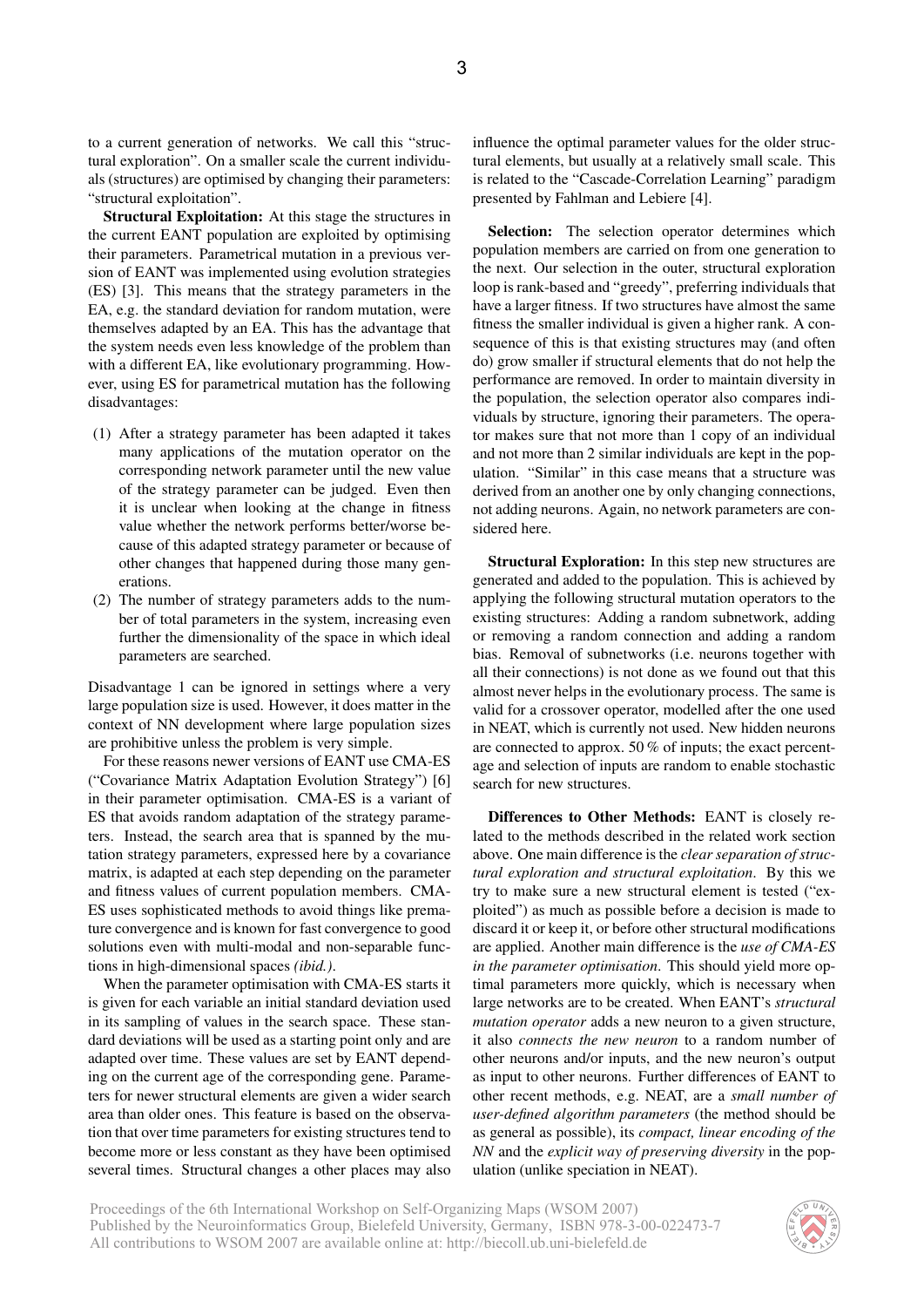

Figure 2: Robot Arm with Camera and Object

### 3 The Visual Servoing Task

In order to study the behaviour of EANT and other algorithms on large problems we simulate the visual servoing setup shown in Figure 2. A robot is equipped with a camera at the end-effector and has to be steered towards an object of unknown pose. This is achieved in the visual feedback control loop depicted in Figure 3. In our system a NN shall be used as the controller, determining where to move the robot on the basis of the object's visual appearance.

The object has 4 identifiable markings. Its appearance in the image is described by the *image feature vector*  $y_n \in \mathbb{R}^8$ that contains the 4 pairs of image coordinates of these markings. The desired pose relative to the object is defined by the object's appearance in that pose by measuring the corresponding *desired image features*  $y^* \in \mathbb{R}^8$  ("teaching by showing"). Object and robot are then moved into a start pose so that the position of the object is unknown to the controller. The input to the controller is the image error  $\Delta y_n := y^* - y_n$  and additionally the 2 distances in the image of the opposing markings, resulting in a 10 dimensional input vector. The output of the controller is a relative movement of the robot in the camera coordinate system:  $(\Delta x, \Delta y, \Delta z) \in \mathbb{R}^3$ .

From a mathematical point of view, visual servoing is the iterative minimisation of an error functional that describes differences of objects' visual appearances, by moving in the search space of robot poses. The traditional solution is equivalent to an iterative Gauss-Newton method [5] to minimise the image error, with a linear model ("Image Jacobian") of the objective function [8, 17].

In our case a NN is developed as a controller by reinforcement learning. For the assessment of the fitness (performance) of a network  $N$  it is tested by evaluating it in the simulated visual servoing setup. For this purpose 1023 different robot start poses and 29 teach poses (desired poses) have been generated. Each start pose is paired with a teach pose to form a task. These tasks contain all ranges and directions of movements. For each task,  $N$  is given the visual input data corresponding to the start and teach poses, and its output is executed by a simulated robot. The *fitness function*  $F(N)$  measures the negative RMS (root mean



Figure 3: Visual Feedback Control Loop

square) of the remaining image errors after the robot movements, over all tasks. This means that our fitness function  $F(N)$  always takes on negative values with  $F(N) = 0$  being the optimal solution. Let  $y_i$  denote the new image features after executing one robot movement starting at start pose *i*. Then  $F(N)$  is calculated as follows:

$$
F(N) := -\sqrt{\frac{1}{1023} \sum_{i=1}^{1023} \left( \frac{1}{4} \sum_{j=1}^{4} d_j (y_i)^2 + b(y_i) \right)}
$$
 (1)

where

$$
d_j(y_i) := \left\| (y^*)_{2j-1,2j} - (y_i)_{2j-1,2j} \right\|_2 \quad (2)
$$

is the distance of the *j*th marker position from its desired position in the image, and  $(y)_{2i-1,2j}$  shall denote the vector comprising of the  $2j - 1$ th and  $2j$ th component of a vector  $y$ . The inner sum of (1) thus sums up the squared deviations of the 4 marker positions in the image.  $b(y)$  is a "badness" function that adds to the visual deviation an additional positive measure to punish potentially dangerous situations. If the robot moves such that features are not visible in the image or the object is touched by the robot,  $b(y) > 0$ , otherwise  $b(y) = 0$ . All image coordinates are in the camera image on the sensor and have therefore the unit 1 mm. The sensor (CCD chip) in this simulation measures  $\frac{8}{3}$  mm × 2 mm. The average (RMS) image error is  $-0.85$  mm at the start poses, which means that a network N that avoids all robot movements (e.g. a NN with all weights  $= 0$ ) has  $F(N) = -0.85$ .  $F(N)$  can easily reach values below -0.85 for networks that tend to move the robot away rather than towards the target object.

An analysis of the data set used for training the network was carried out to determine its intrinsic dimensionality. The dimensionality is (approximately) 4, the Eigenvalues being 1.70, 0.71, 0.13, 0.04 and the other 6 Eigenvalues below 1e-15. It is not surprising that the dimensionality is less than 10, and this redundancy makes it more difficult to train the NNs. However, we see this challenge as an advantage for our research, and the problem encoding is a standard one for visual servoing.

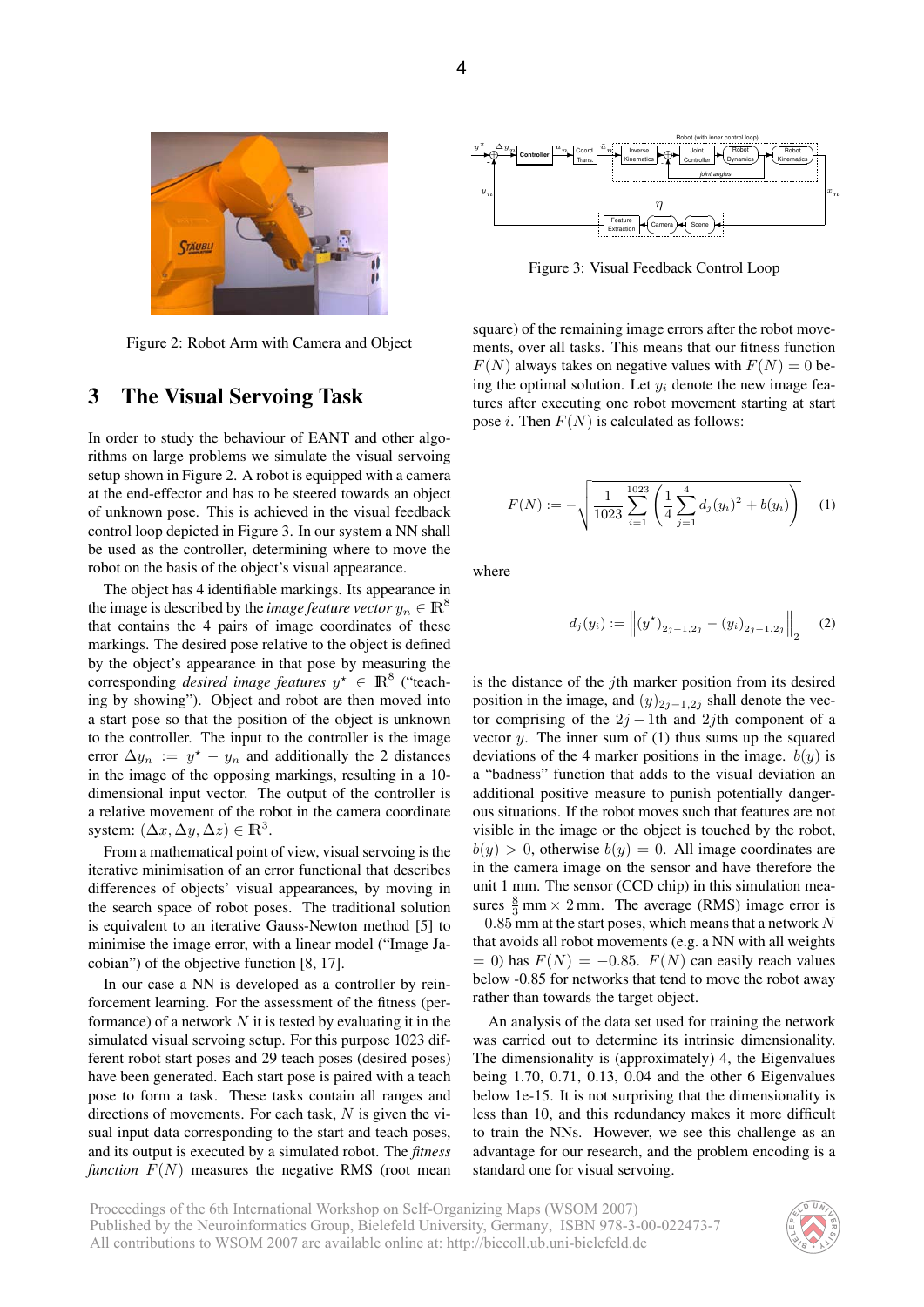

Figure 4: Results from 5 runs each of NEAT and EANT

## 4 Experimental Comparison of EANT and NEAT

In order to validate learning methods we use the simulated visual servoing scenario as described in the previous section, with 1023 start poses and the same definition of the fitness function  $F$  from equation (1). The 10 inputs and 3 outputs to the neural networks (NNs) are also as above. The computationally expensive evaluation of F which needs 1023 NN evaluations and simulated robot movements makes it a priority to develop networks with as few evaluations  $F(N)$  as possible.

#### 4.1 The NEAT System

NEAT by Stanley and Miikkulainen [15] has already been briefly introduced in Section 2.1. It uses one evolutionary optimisation loop in which structures and parameters of NNs are mutated, and networks recombined using a crossover operator. The implementation of NEAT used here is the Java-based NEAT4J which is available as a SourceForge project<sup>1</sup>. For reference the original NEAT code by Stanley has also been analysed.

The initial population of NEAT4J consists of randomly generated networks without hidden layers that are either fully or sparsely connected (at an option). In each generation the population is split into a number of species so that "compatible" individuals belong to the same species. The split is done using a compatibility measurement that incorporates network size, difference of weights and number of different genes. New species are created if necessary. If a species has a good average fitness, its size is increased, otherwise the size is decreased. Species become extinct if their size becomes zero or they excess a certain age. The best individual of each species is kept together with their offspring. New members of a species are spawned by crossover and mutation from their parents who are selected among the best individuals in this species. Mutation is done by a stochastic update of weights and structures. Nodes and connections are added with certain probabilities, but never removed. Existing connections can, however, be enabled or disabled by toggling a flag.

Search for Optimal NEAT4J Parameters: Unfortunately, there is no suggestion how NEAT's 13 evolution and 9 speciation parameters should be set. We have tried many settings and found out that the values from the examples of the original NEAT mixed with those of NEAT4J form a suitable starting point. The settings were then adapted to tune the system for our visual servoing task.

NEAT tends to enlarge networks if the *probability of toggling connections* on/off is low and slows down the growing of networks if it is high. After some test runs we decided to reduce the probability of toggling (PToggleLink 0.0001) so as to enable NEAT4J to sufficiently optimise the network weights before adding a lot of structure. For the same reason we also decreased the *probabilities for structural mutation* (PAddLink=0.0025, PAddNode=0.00125) after some test runs but left the *probabilities for weight changes* high (PMutation=0.25, PWeightReplaced=0.85). NEAT reacts very strongly to *bias neurons* and tends to add many of them. However, in a few test runs this made the evolution process get stuck without improving the fitness. We therefore deactivated biases altogether (which makes sense, considering the visual servoing task). An appropriate *population size* is hard to calculate but concerning the fitness increase over (wall-clock) time a smaller population size usually works better than a bigger. Hence, we tested two sizes of populations, 30 and 150. In most cases the smaller population only performed slightly worse. We did not note a significant change in the test outcome when varying parameters for *speciation*.

#### 4.2 The EANT System

The EANT system which was described in detail in section 2.2 was used with the following parameters:

• up to 30 individuals in the structural exploration (global population size)

Proceedings of the 6th International Workshop on Self-Organizing Maps (WSOM 2007) Published by the Neuroinformatics Group, Bielefeld University, Germany, ISBN 978-3-00-022473-7 All contributions to WSOM 2007 are available online at: http://biecoll.ub.uni-bielefeld.de



<sup>1</sup>http://neat4j.sourceforge.net/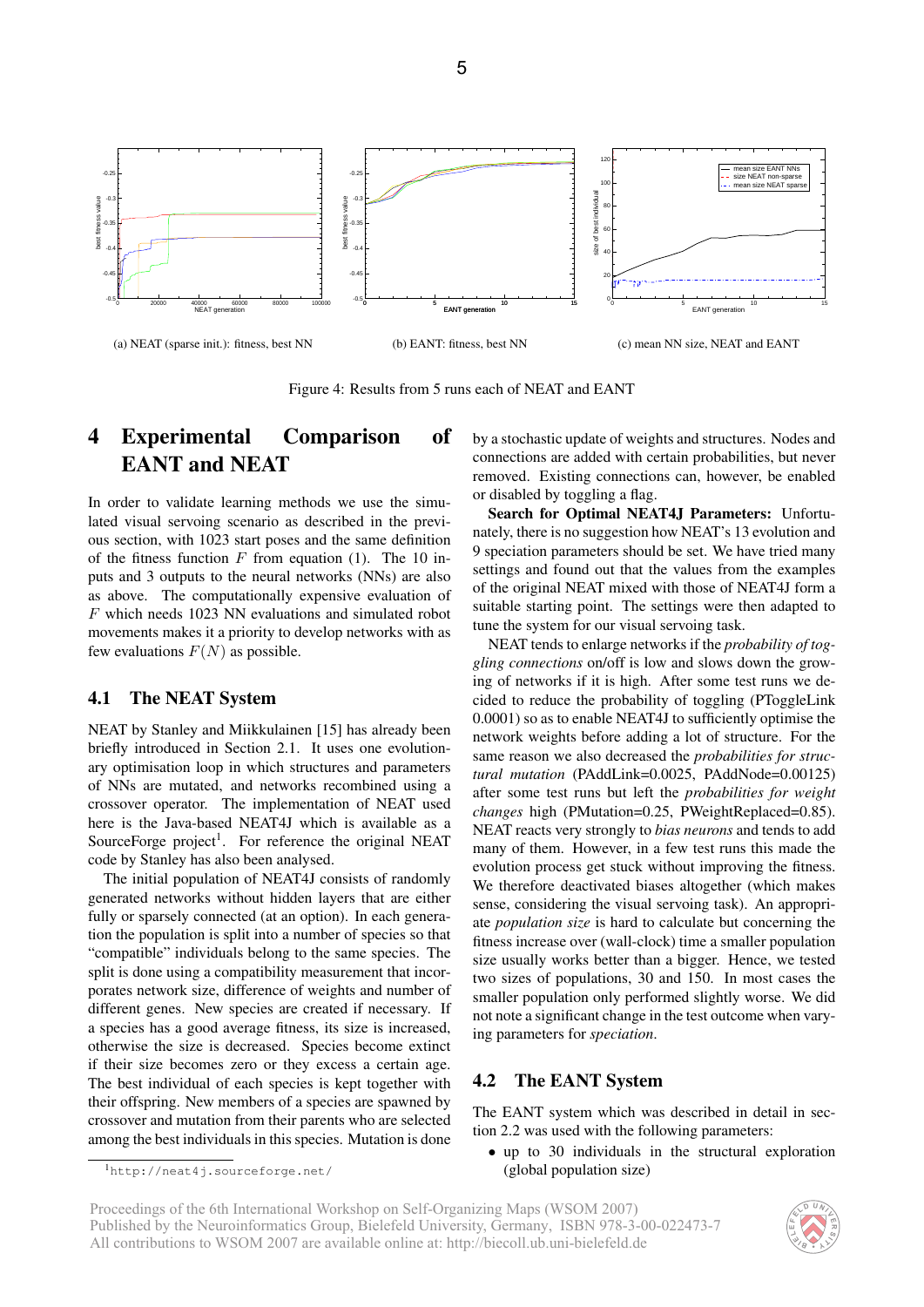- each individual spawns 2 children through structural mutation
- 2 parallel optimisations of the same individual by CMA-ES
- stop criteria for CMA-ES: maximum standard deviation in covariance matrix less than 0.00005 or iteration (CMA-ES generation) number over 500.

#### 4.3 Results and Discussion

Figure 4 shows the development of the best individual's fitness value and size. Results from 5 experiments each of EANT and NEAT are shown, plotted against the generation number. EANT's (outer) generation number is increasing much slower than NEAT's because of the inner loop that is contained within the structural exploitation with CMA-ES. The generation spans and the graphs in Figure 4(c) have therefore been roughly aligned by the number of evaluations of the fitness function, which is the determining factor for the wall clock time used to run the method.

Development of Fitness: It can be seen that after around 25,000 generations the fitness values in NEAT reach -0.33 (better runs) and -0.38 (worse runs). They do not improve significantly further until generation 100,000, at which point the experiments were stopped. In EANT, a significant increase in fitness can be seen up to generation 15 (and further, as different experiments show). After 5 generations the average best individual has a fitness of -0.25, which increases to  $-0.23$  at generation 15.

Let us recall that the fitness values are (modulo  $b(\cdot)$ ) the remaining RMS errors in the image after the robot movement. Both methods quickly develop networks that reduce the image error from the initial -0.85 to as low as -0.23 with 1 robot movement. This is a very good result if one compares to the traditional Image Jacobian approach. Calculating the robot movement using the (undamped) product of the Image Jacobian's pseudoinverse with the negative image error, a standard method [8], yields a fitness of -0.61. Since both the Image Jacobian and our networks calculate the necessary camera movement to minimise the image error in *one* step this is a meaningful comparison and shows that these networks can indeed be used for visual servoing<sup>2</sup>.

Development of Network Sizes: An analysis of the network sizes shows that NEAT's resulting networks stay "sparse" if that initialisation option was used. The best performing network has 17 genes, with only 2 hidden neurons. Only 1 gene was added between generation 3,000 and 100,000, which explains why the fitness does not increase any further. However, without the "sparse" option NEAT generates networks with sizes approx. 80–140 after 3,000 generations; their fitness is around -0.89 to -0.66.

EANT's networks are larger, in part due to the different initialisation. The mean size at generation 5 is 41 (fitness -0.25). Size increases slower as time goes on, with a mean size of 59 at generation 15 (fitness -0.23). NEAT's mean final network size of 17 is reached by EANT at generation 0 (with no hidden neurons). At this size the average fitnesses of the best individuals are -0.346 (NEAT) and -0.312 (EANT).

As time goes on EANT's structures continue to grow much further than NEAT's. Although NEAT does try to add new structure very often most of these structural elements are discarded. NEAT has a feature to keep newly created individuals even if they do not perform well in the first few generations of their existence but is seems that this feature does not help here.

The two methods, NEAT and EANT, differ in the way networks are generated, and NEAT performs worse in this scenario. Only when the networks are small and the probability of structural change is low compared to parametrical change can NEAT optimise networks well with its EA. If some options influence NEAT to produce larger networks they have a significantly worse performance compared to EANT networks of the same size. This could mean that NN parameters in NEAT are not optimised as well, or that structural elements exist that do not help the task well, or both.

Overall, EANT always created better networks than NEAT and required less parameter tuning to run successfully.

## 5 Conclusions and Future Work

In this article we have presented EANT, a method to develop both the structure and the parameters of neural networks (NNs) by evolutionary reinforcement learning. EANT differs from other recent methods by implementing a clear separation of structural and parametrical development and the use of CMA-ES during parameter optimisation. It also features a unique and compact genetic encoding of the NN.

In order to validate EANT, it was used with a complete simulation of a visual servoing scenario to learn NNs by reinforcement learning. The same task was given to NEAT [15], a similar method. Results from the experiments show that both evolutionary methods can develop networks that make "useful" robot movements, decreasing the image error and thereby moving towards the goal. The performance of both methods is also significantly better than the traditional visual servoing approach.

A comparison of both methods showed that the NNs created by EANT always have a significantly better performance. NEAT also performs good when configured to keep network sizes very small, but then the development of networks comes to a halt, showing almost no improvement over a long runtime. For similar network sizes, EANT's NN perform much better.

For these experiments EANT's parameter optimisation with CMA-ES has been reduced in complexity to make a



<sup>2</sup>Any dampening, if necessary, can be employed independent of the method that calculates the optimisation step (robot movement).